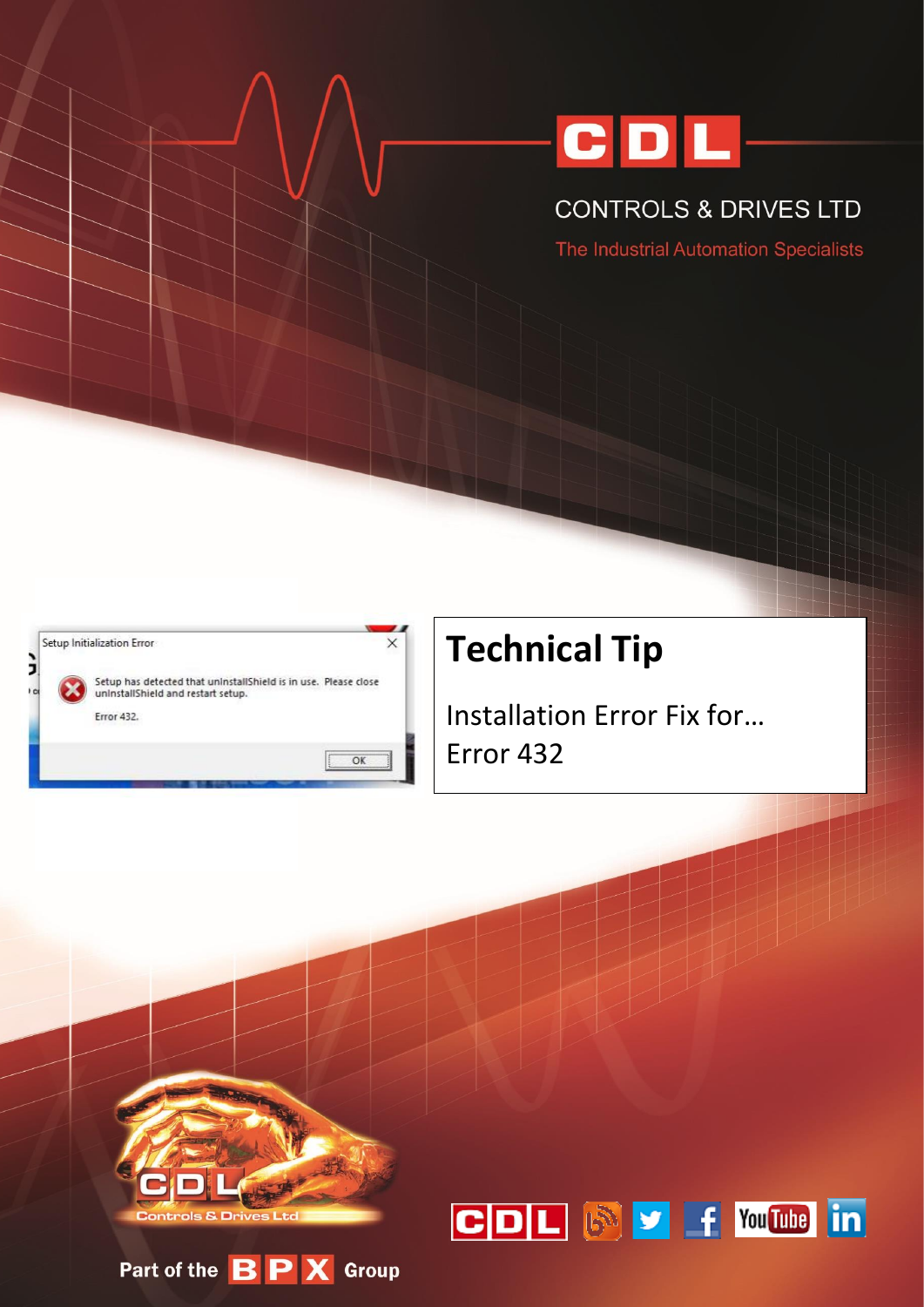### **Technical Tip**

If you ever get this message pop up when installing your Mitsubishi software there is a quick solution which might be causing the issue…



#### **Possible causes**

This could be happening if IsUninst.exe is corrupted on a particular PC, maybe if an initial installation was abandoned during another installation. This could also happen if the user is running the setup does not have administrative rights. IsUninst.exe is the InstallShield Uninstallation file, and when it is corrupted it might appear to be in use even though it is not showing up as a process that is running in the Task Manager.

#### **Resolution**

Verify that the user has administrative privileges. Delete all instances of IsUninst.exe from the Windows directory and try running the setup again. If IsUninst.exe cannot be detected because it is in use, try to reboot the machine and run the setup again.

You can use windows search or free software such as 'Everything' to locate these files. Search for IsUninst.exe